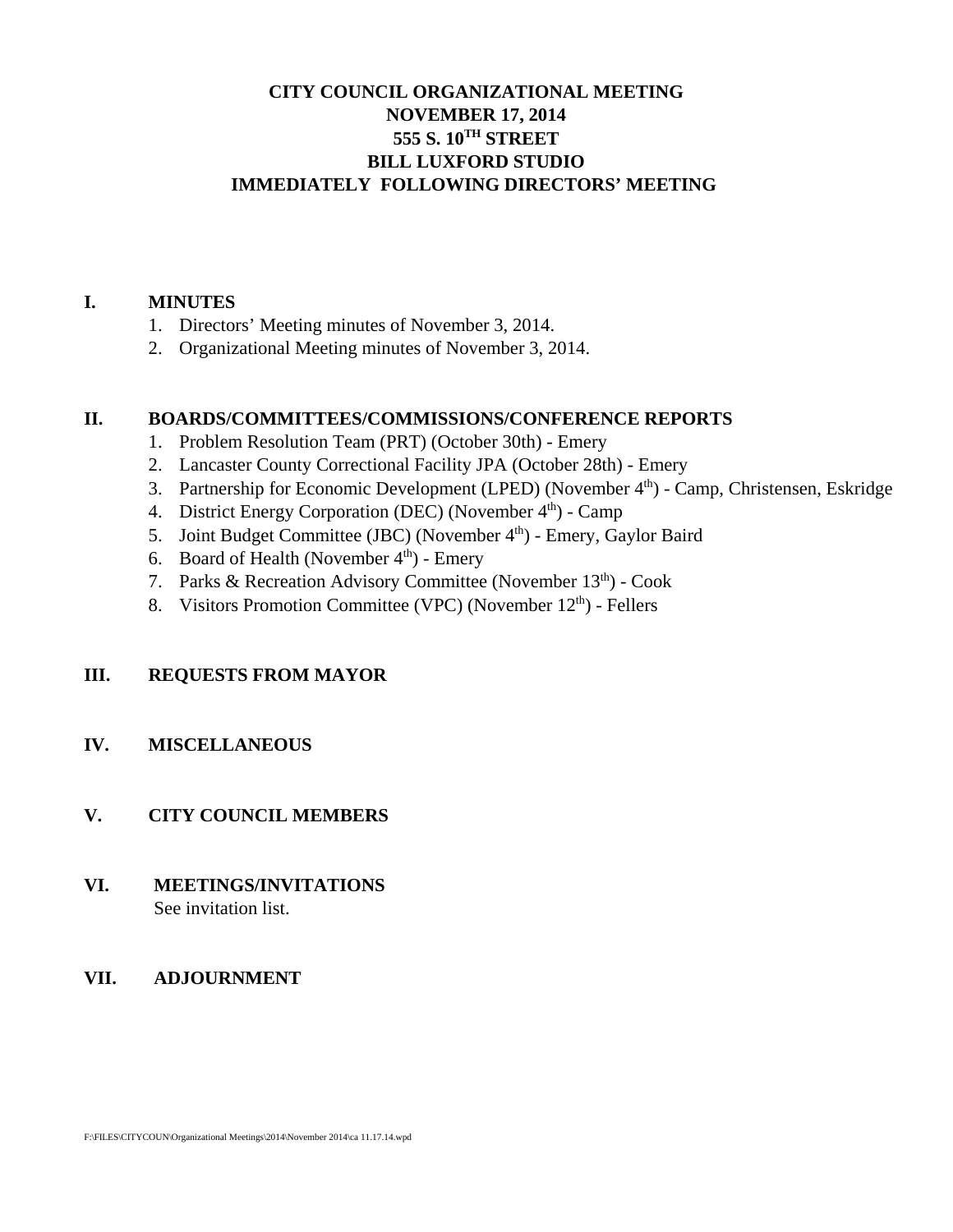## **MINUTES CITY COUNCIL ORGANIZATIONAL MEETING NOVEMBER 17, 2014**

**Present:** Doug Emery, Chair; Trent Fellers, Vice Chair; Leirion Gaylor Baird; Carl Eskridge; Jonathan Cook; and Roy Christensen

**Absent:** Jon Camp

**Others:** Rick Hoppe, Chief of Staff; and Mary Meyer, City Council Secretary

Chair Emery opened the meeting at 2:17 p.m. and announced the location of the Open Meetings Act.

#### **I. MINUTES**

- 1. Directors' Meeting minutes of November 3, 2014.
- 2. Organizational Meeting minutes of November 3, 2014.

With no corrections the above minutes placed on file in the City Council office.

## **II. BOARDS/COMMITTEES/COMMISSIONS/CONFERENCE REPORTS**

#### **1. Problem Resolution Team (PRT) (October 30th) - Emery**

Emery stated the PRT currently has 5 new pending cases, unusual for this time of the year. Discussed who will pay for certain cases as we've become more aggressive in taking people to court to clean their property. We're successful with some, some not, but we'll continue, with some cases giving a concern of who will pay for cleanup. A lien on the property? If the PRT paid for properties do think we should be reimbursed when the lien is paid. Otherwise we'll run into financial trouble, especially with the vacant house issue.

## **2. Lancaster County Correctional Facility JPA (October 28th) - Emery**

Emery stated at the Lancaster County Correctional Facility JPA meeting they continue to pay remaining bills each month. Will go to quarterly meetings starting in January.

## **3. Partnership for Economic Development (LPED) (November 4th) - Camp, Christensen, Eskridge**

Eskridge stated Sara Wolf, CLC Huntington Elementary School coordinator, and Nate Lowery of Nebraska Global, attended and spoke on their coding program and working with children. Then received the quarterly business indicators from Dr. Thompson at UNL, who spoke on the robust Lincoln economy and different measurements. Emphasized how very strong the economy is but also hedged a little saying, the greatest problem is employment. Some holes and we need more trained employees. First, the coding report and then realizing before long they graduate and are ready to contribute to the economy. Wonderful to see, especially starting at an early age through the work with LPS and Southeast Community College and then onto the work force.

# **4. District Energy Corporation (DEC) (November 4th) - Camp**

Councilman Camp absent.

# **5. Joint Budget Committee (JBC) (November 4th) - Emery, Gaylor Baird**

Gaylor Baird stated various items discussed with the key note being the decision made last year to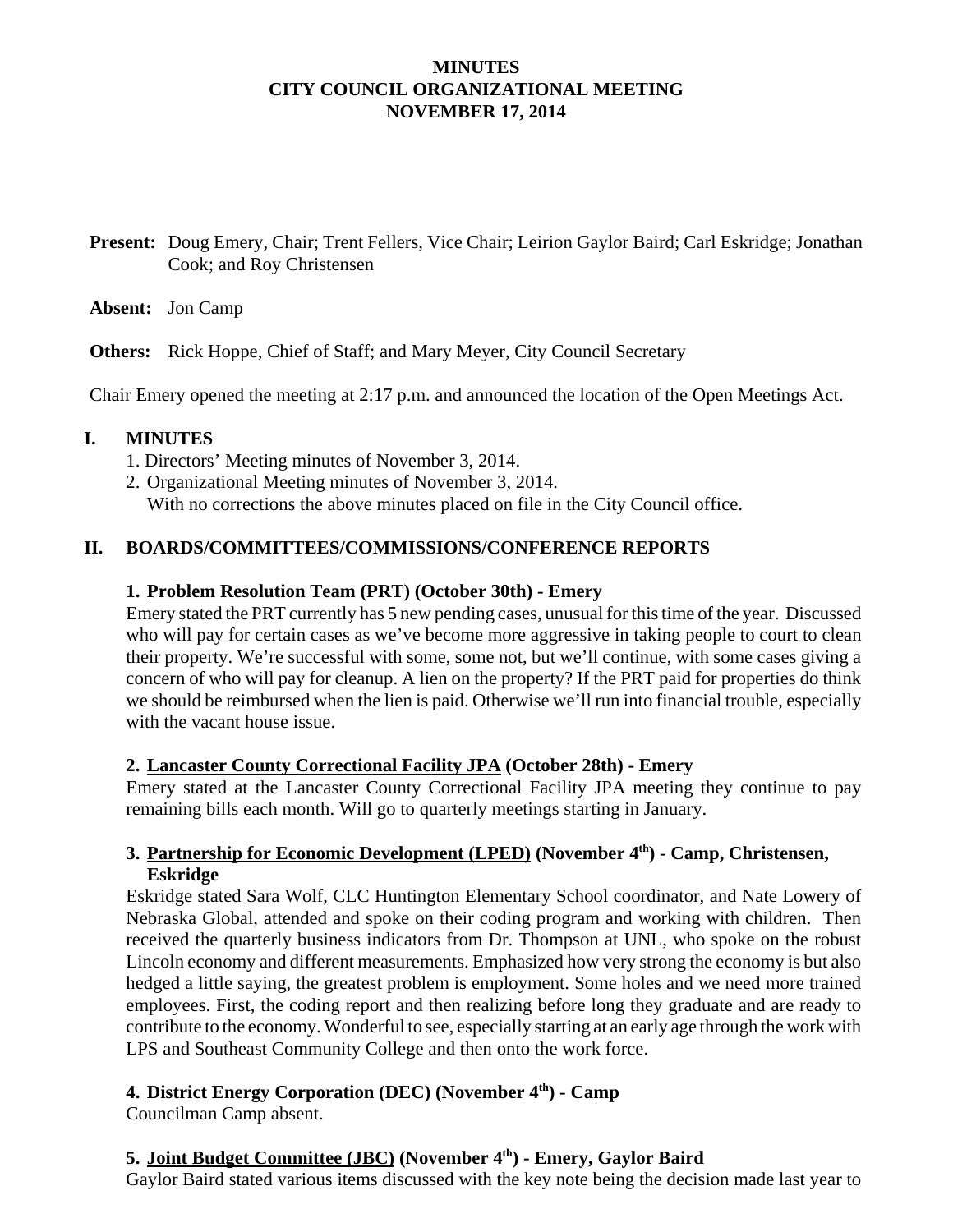go to a 2 year grant cycle, to size up with the biennial budget. The key note meeting will be next month to review  $1<sup>st</sup>$  year grants and to decide whether to allocate the  $2<sup>nd</sup>$  year. To review, not guaranteed to any organization. Approximately \$150,000 in grants to 22 agencies and money for an adult recidivism project. We have \$1million accruing over 20 years which has been placed in a City Investment Fund. The question is, how going forward with money coming in not set aside for the Investment Fund, should it go to future grants, to help grow, or into the Investment Fund for the future?

Gaylor Baird commented the job description written for the Human Services Director includes bringing in new goals, along with other mentioned pieces. Discussed the timeline with the ideal plan for this job description to be approved and have interviews around Thanksgiving, with someone in place in December.

Gaylor Baird stated Carlson presented on Stronger, Safer Neighborhoods and the work he's doing on emergency relocation, for tenants of red-tagged buildings having problems with heat. Described was numerous challenges of successfully relocating people and what may happen in the future for this type of situation.

Emery added on the discussion of the million dollars. Believe we should check but think the decision was made to leave enough money in the fund to keep up with inflation, and not have less in the fund than we do now. Determine what we'll distribute each year, making sure we have enough in the fund. At the end of the year the grants are reviewed with groups who do not do the required and would be subject to not receiving the  $2<sup>nd</sup>$  year. This money would then go back into the account, and could be distributed the following 2-year cycle, or left in the Fund. Careful consideration will be given to not giving away more money the 1<sup>st</sup> year then the  $2<sup>nd</sup>$  year. Everyone struggles somewhat to get to a 2year budget. Will be a challenge for the new leadership. Gaylor Baird has taken over as Chair, and will assist Boesch's replacement, helping to have the new Director up and running.

## **6. Board of Health (November 4<sup>th</sup>) - Emery**

Emery stated this was an abbreviated meeting as some members couldn't attend. Discussed monthly numbers, which we receive weekly in terms of where we are with communicable diseases, and received information on Ebola and what's going on in Omaha.

## **7. Parks & Recreation Advisory Committee (November 13th) - Cook**

Councilman Cook was unable to attend.

## **8. Visitors Promotion Committee (VPC) (November 12th) - Fellers**

Fellers stated the VPC discussed grant requests at length and approved a few. The Stage Theater, Hickman, was looking for infrastructure improvements and advertising dollars. Discussed their lighting and sound system. The request for advertising money resulted in not approving as they sell out every show. The VPC also approved \$2,500 for the Lincoln Fencing Club, with Boesch doing a great job of growing the club, and approved \$10,000 for the Star City BMX course, who requested money to repair their starting gate, allowing them to host more national events.

Fellers commented on the grants of \$10,000 or less with the only one not approved being the Lincoln Children's Museum, as most of their requests centered around advertising for certain current operations. All of the grants mentioned will be in front of the County Board.

Gaylor Baird asked for the geographical reach of the Visitors Promotion? Fellers replied anyone